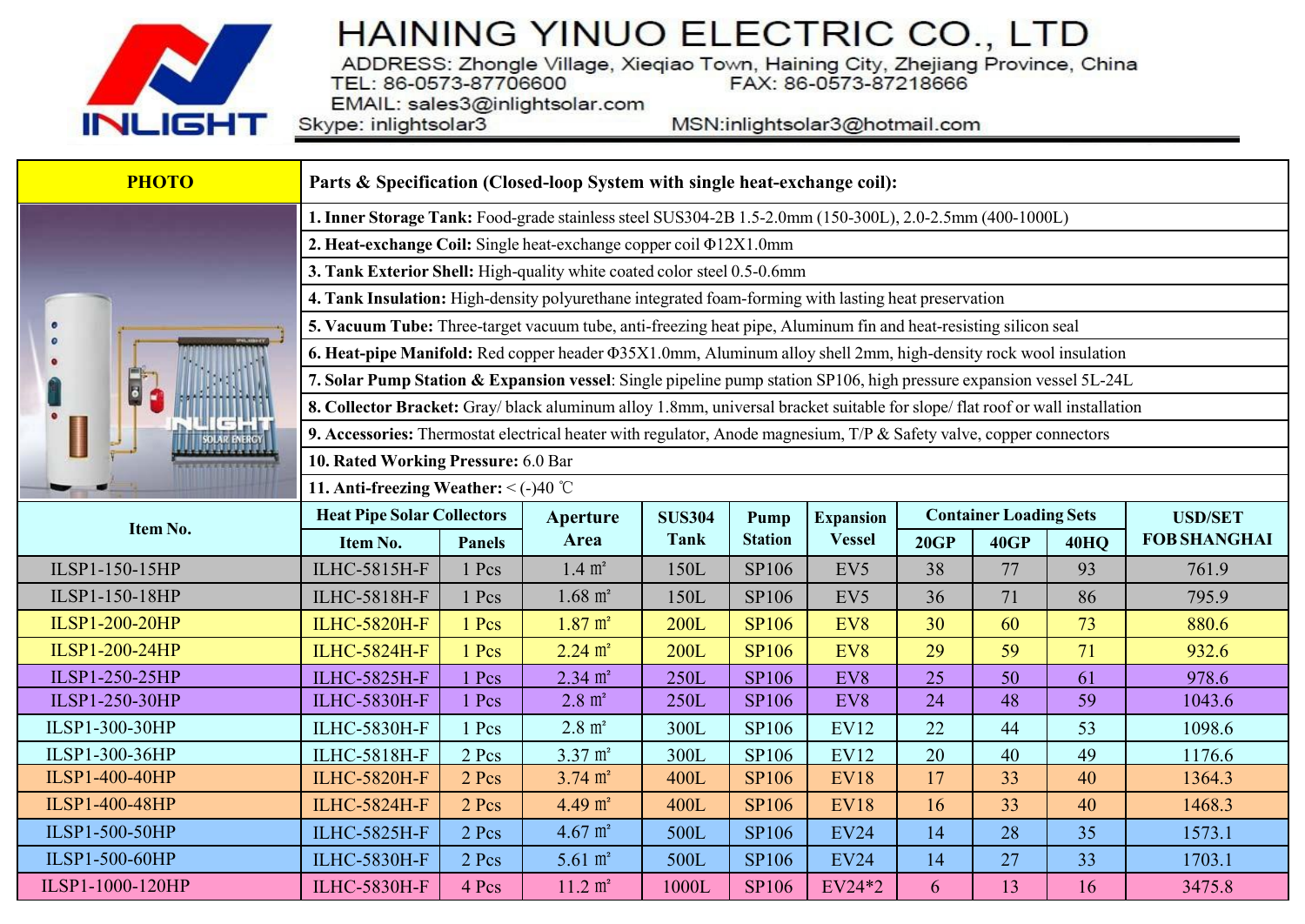

ADDRESS: Zhongle Village, Xieqiao Town, Haining City, Zhejiang Province, China<br>TEL: 86-0573-87706600 FAX: 86-0573-87218666

EMAIL: sales3@inlightsolar.com Skype: inlightsolar3

MSN:inlightsolar3@hotmail.com

#### 1. Pressurized Heat-pipe Solar Collector

| <b>PHOTO</b>        |                  | Parts & Specification:                                                                                                    |                    |                                          |              |                               |             |                     |                                                                                                                           |  |  |  |
|---------------------|------------------|---------------------------------------------------------------------------------------------------------------------------|--------------------|------------------------------------------|--------------|-------------------------------|-------------|---------------------|---------------------------------------------------------------------------------------------------------------------------|--|--|--|
|                     |                  | <b>1. Direct-flow Header:</b> High quality red copper $\Phi$ 35*1.0mm, inlet & outlet $\Phi$ 22mm                         |                    |                                          |              |                               |             |                     |                                                                                                                           |  |  |  |
|                     |                  | 2. Manifold Shell: High-quality black/ gray aluminum alloy 2mm                                                            |                    |                                          |              |                               |             |                     |                                                                                                                           |  |  |  |
|                     |                  | 3. Insulation: High-density compression-moulded rock wool 50mm                                                            |                    |                                          |              |                               |             |                     |                                                                                                                           |  |  |  |
|                     |                  | 4. Heat-pipe Tube: Three-target coated vacuum tube, $\Phi$ 14 condensor copper heat pipe, Aluminum fin, silicon tube seal |                    |                                          |              |                               |             |                     |                                                                                                                           |  |  |  |
|                     |                  |                                                                                                                           |                    |                                          |              |                               |             |                     | 5. Mounting Frame: Black/gray aluminum alloy 1.8mm, universal bracket suitable for roof or exterior wall installation     |  |  |  |
|                     |                  |                                                                                                                           |                    |                                          |              |                               |             |                     | 6. Accessories: Thermal paste, copper connectors, Stainless fasteners, Heat-resisting rubber seal, adjustable tube holder |  |  |  |
|                     |                  | 7. Test Pressure: 11.0 Bar                                                                                                |                    |                                          |              |                               |             |                     |                                                                                                                           |  |  |  |
|                     |                  | <b>8. Collector Tilt Angle:</b> $20^{\circ} \sim 90^{\circ}$ (Vertical/horizontal shift: $-5^{\circ}/-5^{\circ}$ )        |                    |                                          |              |                               |             |                     |                                                                                                                           |  |  |  |
|                     |                  | <b>9. Hail Resistance:</b> $\geq \Phi$ 25 mm (Tilt angle $\geq 40^{\circ}$ )<br>10. Anti-freezing: $(-)$ 40 °C            |                    |                                          |              |                               |             |                     |                                                                                                                           |  |  |  |
|                     |                  |                                                                                                                           |                    | <b>Aperture Collector Size</b><br>$L^*W$ |              |                               |             |                     | <b>USD/SET</b>                                                                                                            |  |  |  |
| Item No.            |                  | <b>Solar Heat-pipe Tube</b>                                                                                               |                    |                                          | <b>Fluid</b> | <b>Container Loading Sets</b> |             | <b>FOB SHANGHAI</b> |                                                                                                                           |  |  |  |
|                     | <b>Tube Nos.</b> | Tube Size (D <sup>*</sup> L)                                                                                              | Area               |                                          | Liter        | 20GP                          | <b>40GP</b> | <b>40HQ</b>         |                                                                                                                           |  |  |  |
| <b>ILHC-5812H-F</b> | 12               | Φ58*1800mm                                                                                                                | $1.12 \text{ m}^2$ | 1950*960mm                               | 0.8L         | 162                           | 324         | 394                 | 164.00                                                                                                                    |  |  |  |
| <b>ILHC-5815H-F</b> | 15               | $1.4 \text{ m}^2$<br>0.9L<br>1950*1185mm<br>268<br>325<br>200.00<br>Φ58*1800mm<br>134                                     |                    |                                          |              |                               |             |                     |                                                                                                                           |  |  |  |
| <b>ILHC-5818H-F</b> | 18               | $1.68 \text{ m}^2$<br>1950*1410mm<br>1.1L<br>210<br>234.00<br>Φ58*1800mm<br>105<br>255                                    |                    |                                          |              |                               |             |                     |                                                                                                                           |  |  |  |
| <b>ILHC-5820H-F</b> | 20               | $1.87 \text{ m}^2$<br>1950*1560mm<br>260.00<br>1.2L<br>88<br>Φ58*1800mm<br>175<br>213                                     |                    |                                          |              |                               |             |                     |                                                                                                                           |  |  |  |
| <b>ILHC-5824H-F</b> | 24               | Φ58*1800mm                                                                                                                | $2.24 \text{ m}^2$ | 1950*1860mm                              | 1.5L         | 82                            | 165         | 200                 | 312.00                                                                                                                    |  |  |  |
| <b>ILHC-5825H-F</b> | 25               | Φ58*1800mm                                                                                                                | $2.34 \text{ m}^2$ | 1950*1935mm                              | 1.6L         | 76                            | 153         | 186                 | 325.00                                                                                                                    |  |  |  |
| <b>ILHC-5830H-F</b> | 30               | Φ58*1800mm                                                                                                                | $2.8 \text{ m}^2$  | 1950*2310mm                              | 1.8L         | 68                            | 136         | 165                 | 390.00                                                                                                                    |  |  |  |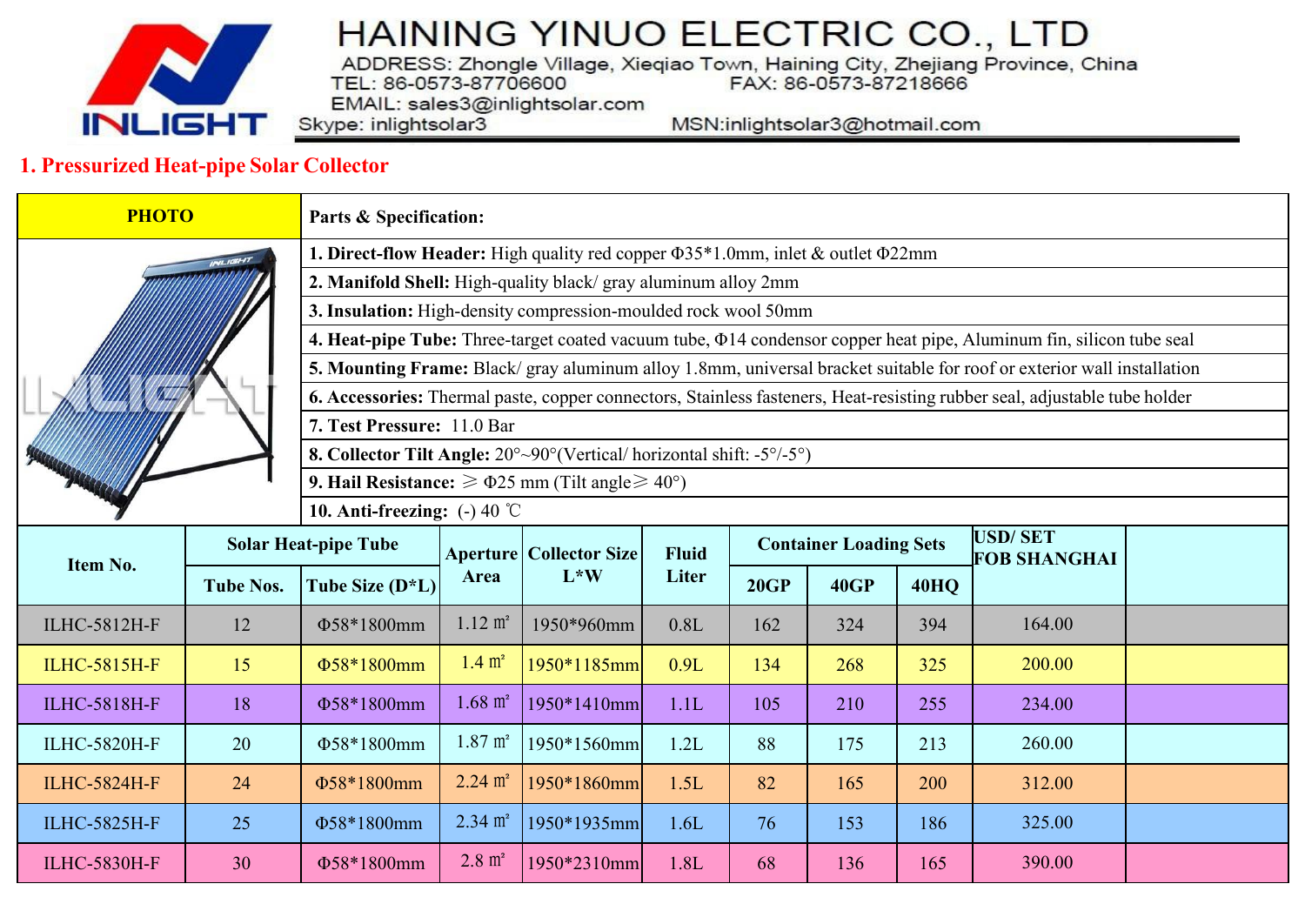

ADDRESS: Zhongle Village, Xieqiao Town, Haining City, Zhejiang Province, China<br>TEL: 86-0573-87706600 FAX: 86-0573-87218666 EMAIL: sales3@inlightsolar.com

Skype: inlightsolar3

MSN:inlightsolar3@hotmail.com

#### **2. Pressurized Water Storage Tank (With Single Heat-exchange Coil)**

- **(1) Inner storage tank:** Stainless SUS304-2B/ SUS316L 1.5-2.0mm (100-300L), 2.0-2.5mm (400-1000L)
- **(2) Single heat-exchange coil:**High-quality copper coil Φ12X1.0mm
- **(3) Tank shell:** High-quality white coated color steel plate 0.5-0.6mm
- **(4) Tank insulation:** High-density polyurethane integrated foam-forming 50-100mm
- **(5) Accessories:** Thermostat electrical heater with regulator, Anode magnesium, T/P valve, Relief valve

| <b>PHOTO</b> | Item No.     | <b>Tank Size</b>                   | <b>Storage</b><br>Tank | <b>Tank Liter</b> | <b>Insulation</b><br><b>Thickness</b> | <b>Container Loading Sets</b> |             |             | <b>USD/SET</b>      |  |
|--------------|--------------|------------------------------------|------------------------|-------------------|---------------------------------------|-------------------------------|-------------|-------------|---------------------|--|
|              |              |                                    |                        |                   |                                       | 20GP                          | <b>40GP</b> | <b>40HQ</b> | <b>FOB SHANGHAI</b> |  |
| $\alpha$     | PT1-304/150  | Φ470*1460mm                        | <b>SUS304</b>          | 150L              | 50 <sub>mm</sub>                      | 58                            | 117         | 142         | 303.42              |  |
|              | PT1-304/200  | <b><math>\Phi</math>550*1360mm</b> | <b>SUS304</b>          | <b>200L</b>       | 50 <sub>mm</sub>                      | 49                            | 98          | 119         | 360.25              |  |
|              | PT1-304/250  | Φ580*1450mm                        | <b>SUS304</b>          | 250L              | 50 <sub>mm</sub>                      | 40                            | 80          | 97          | 393.25              |  |
|              | PT1-304/300  | Φ580*1710mm                        | <b>SUS304</b>          | 300L              | 50 <sub>mm</sub>                      | 35                            | 69          | 84          | 442.75              |  |
| ŧ            | PT1-304/400  | Φ700*1580mm                        | <b>SUS304</b>          | 400L              | 60 <sub>mm</sub>                      | 29                            | 57          | 69          | 572.92              |  |
|              | PT1-304/500  | Φ700*1890mm                        | <b>SUS304</b>          | 500L              | $60$ mm                               | 24                            | 48          | 58          | 648.08              |  |
|              |              | PT1-304/1000   $\Phi$ 1000*2100mm  | <b>SUS304</b>          | 1000L             | $100$ mm                              | 11                            | 22          | 26          | 1604.17             |  |
| 4            | PT1-316/150  | Φ470*1450mm                        | <b>SUS316</b>          | 150L              | 50 <sub>mm</sub>                      | 58                            | 117         | 142         | 343.75              |  |
|              | PT1-316/200  | $\Phi$ 550*1340mm                  | <b>SUS316</b>          | <b>200L</b>       | 50 <sub>mm</sub>                      | 49                            | 98          | 119         | 400.58              |  |
|              | PT1-316/250  | Φ580*1450mm                        | <b>SUS316</b>          | 250L              | 50 <sub>mm</sub>                      | 40                            | 80          | 97          | 442.75              |  |
|              | PT1-316/300  | Φ580*1700mm                        | <b>SUS316</b>          | 300L              | 50 <sub>mm</sub>                      | 35                            | 69          | 84          | 506.92              |  |
|              | PT1-316/400  | Φ700*1560mm                        | <b>SUS316</b>          | 400L              | 60 <sub>mm</sub>                      | 29                            | 57          | 69          | 651.75              |  |
|              | PT1-316/500  | Φ700*1890mm                        | <b>SUS316</b>          | 500L              | $60$ mm                               | 24                            | 48          | 58          | 739.75              |  |
|              | PT1-316/1000 | $\Phi$ 1000*2100mm                 | <b>SUS316</b>          | 1000L             | 100mm                                 | 11                            | 22          | 26          | 1714.17             |  |